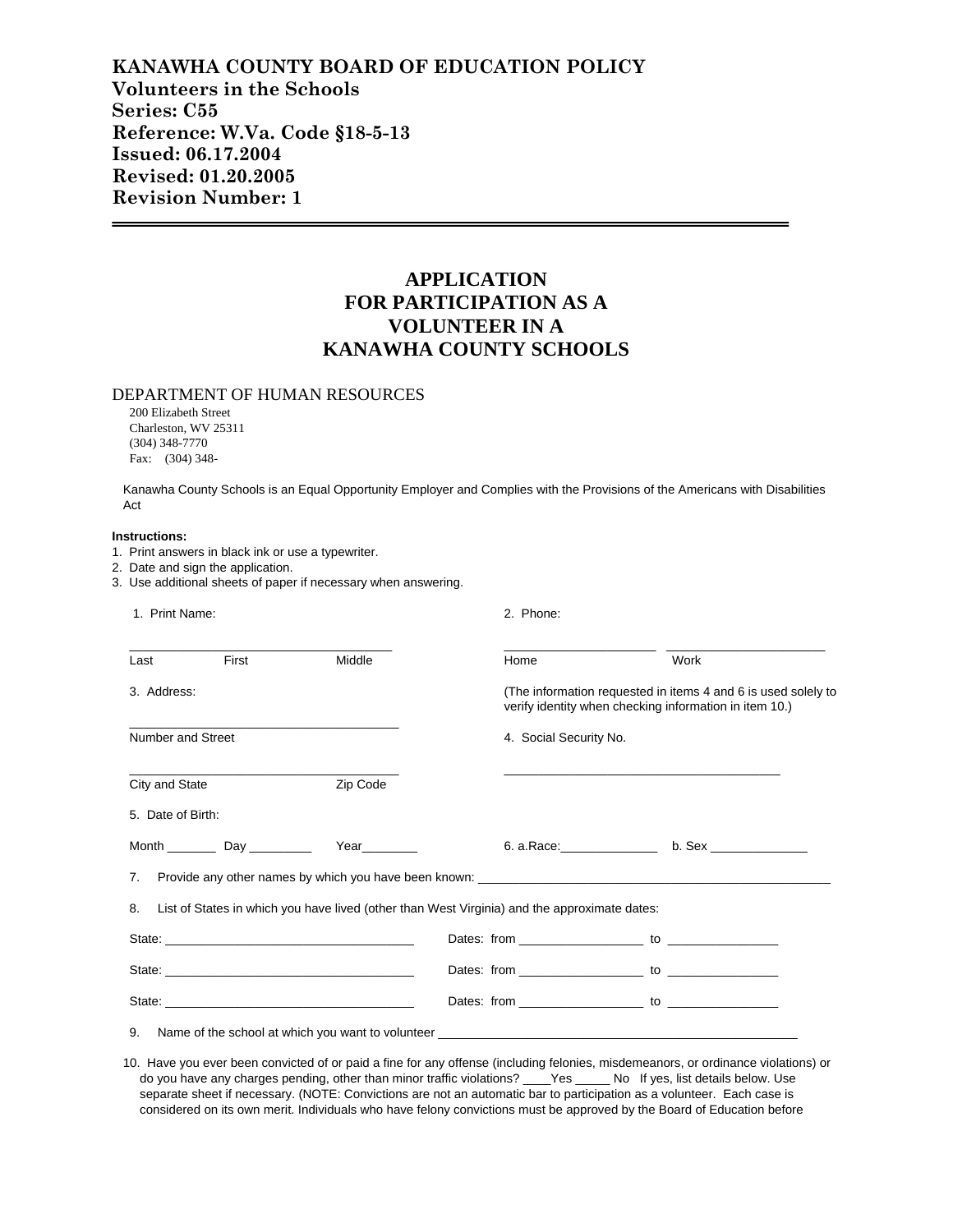## **KANAWHA COUNTY BOARD OF EDUCATION POLICY Volunteers in the Schools Series: C55 Reference: W.Va. Code §18-5-13 Issued: 06.17.2004 Revised: 01.20.2005 Revision Number: 1**

performing any volunteer activities. A conviction not reported can be cause for rejection of an application or dismissal.) Date **Location Charge Court** Disposition of Charge

11. Have you ever been dismissed or asked to resign from any position? \_\_\_\_\_\_ Yes \_\_\_\_\_ No

If yes, please explain fully

CERTIFICATE OF APPLICANT: I authorize Kanawha County Schools to make any inquiry of or receive information from any person or organization regarding my suitability as a volunteer and do hereby give permission to these persons or organizations to provide such information. Such inquiries may include and not be limited by enumeration to the quality and quantity of my work, work history and record, character, qualifications, and records of convictions. For and in consideration of the release of such information, I hereby forever waive, release, and covenant not to sue any person or organization including Kanawha County Schools, its agents and employees for the result of providing, obtaining, or acting upon such information. I give this waiver, release, and covenant not to sue for myself, my heirs, assigns, and successors in interests forever. I give this waiver, release, and covenant not to sue understanding that the information obtained may be such as to disqualify me from participation as a volunteer. I understand that such information is sought with confidentiality, and I will not request copies of such information. I also certify that all statements made on this application are true and complete, accurate and not misleading to the best of my knowledge. I understand that any false statements, incomplete statements, or misrepresentations may subject me to disqualification or dismissal. A copy of this authorization shall be effective as the original.

| Signature of Applicant                                                              | Date |  |  |  |  |  |  |
|-------------------------------------------------------------------------------------|------|--|--|--|--|--|--|
| Do you have a child attending a Kanawha County Schools? Yes ________ No _______     |      |  |  |  |  |  |  |
|                                                                                     |      |  |  |  |  |  |  |
| <b>WORK EXPERIENCE</b>                                                              |      |  |  |  |  |  |  |
| List 3 references (include address and telephone number).                           |      |  |  |  |  |  |  |
|                                                                                     |      |  |  |  |  |  |  |
|                                                                                     |      |  |  |  |  |  |  |
|                                                                                     |      |  |  |  |  |  |  |
|                                                                                     |      |  |  |  |  |  |  |
|                                                                                     |      |  |  |  |  |  |  |
|                                                                                     |      |  |  |  |  |  |  |
| ARE THERE ANY RESTRICTIONS THAT WOULD LIMIT YOUR VOLUNTEER ACTIVITY?                |      |  |  |  |  |  |  |
|                                                                                     |      |  |  |  |  |  |  |
| School Preference for Volunteer Assignment (Indicate name of school if interested): |      |  |  |  |  |  |  |
|                                                                                     |      |  |  |  |  |  |  |

TYPE OF WORK PREFERRED (Please check all that apply)